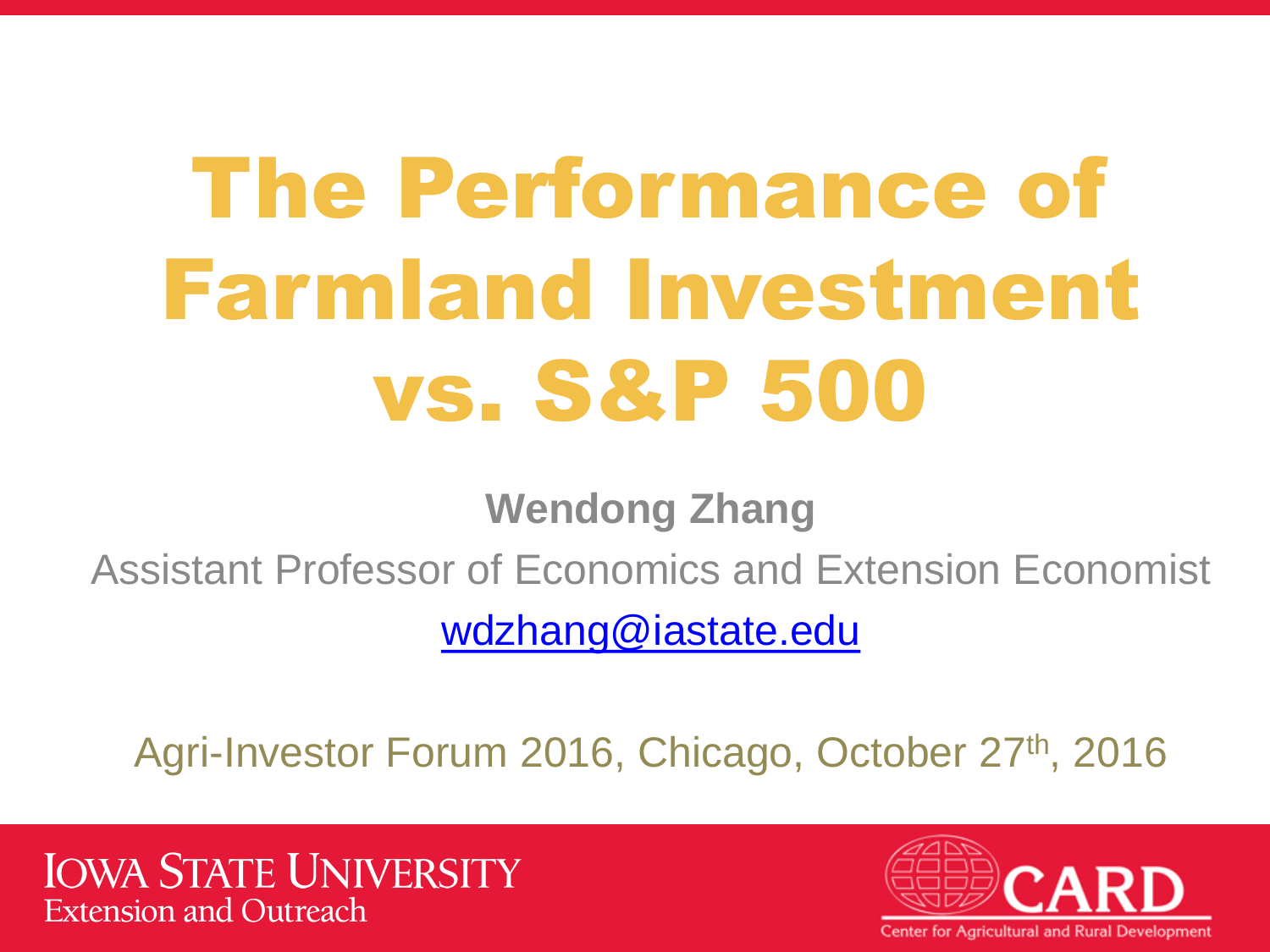## A Quick Introduction: Dr. Wendong Zhang

- Grown up in a rural county in NE China
- Attended college in Shanghai and Hong Kong
- Ph.D. in Ag Econ in 2015 from Ohio State
- 2012 summer intern at USDA-ERS on farm economy and farmland values
- Research and extension interests: land value, land ownership, agriculture and the environment, China Ag

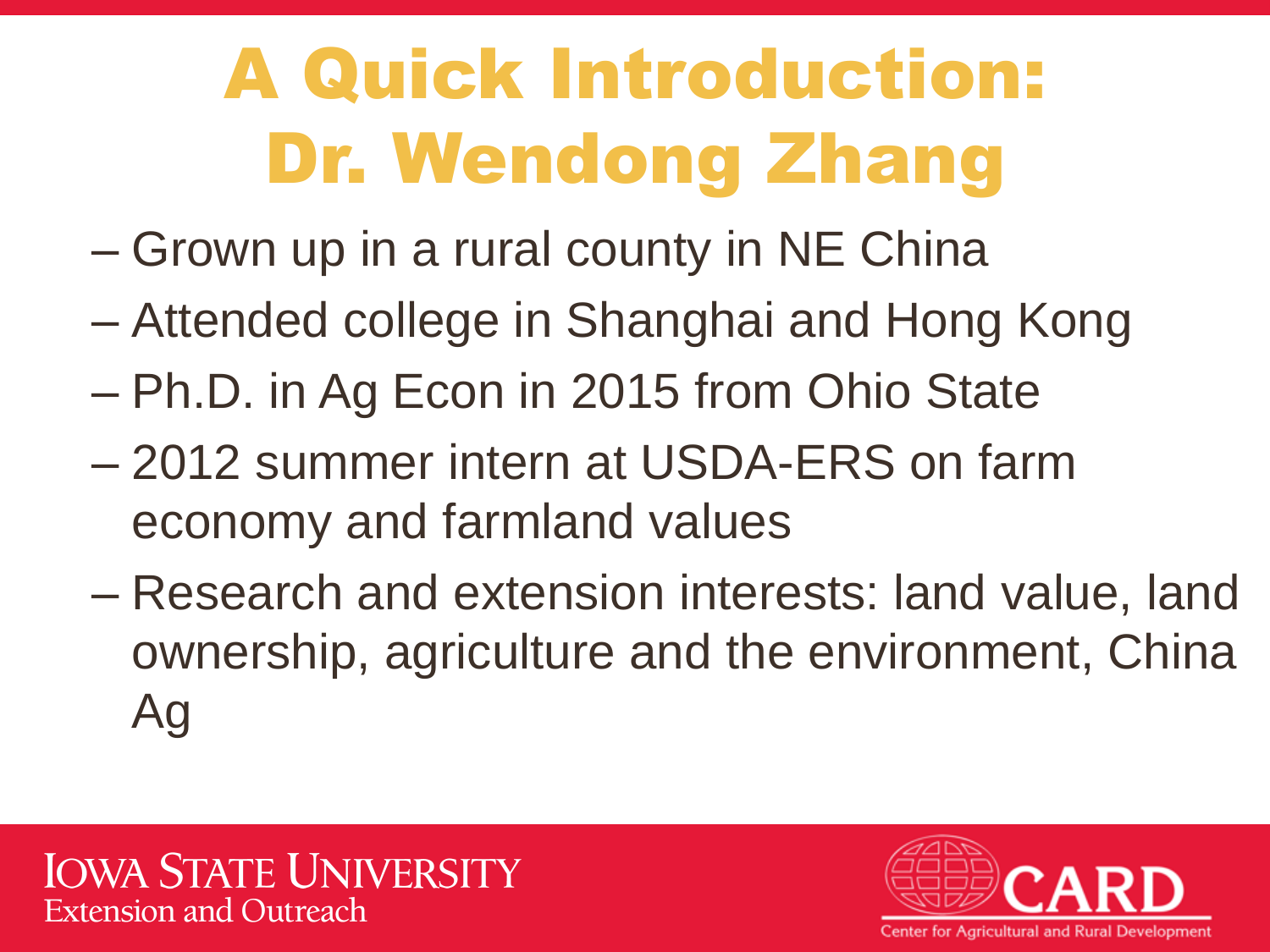### % Change in Iowa Farmland Values 1951-2015



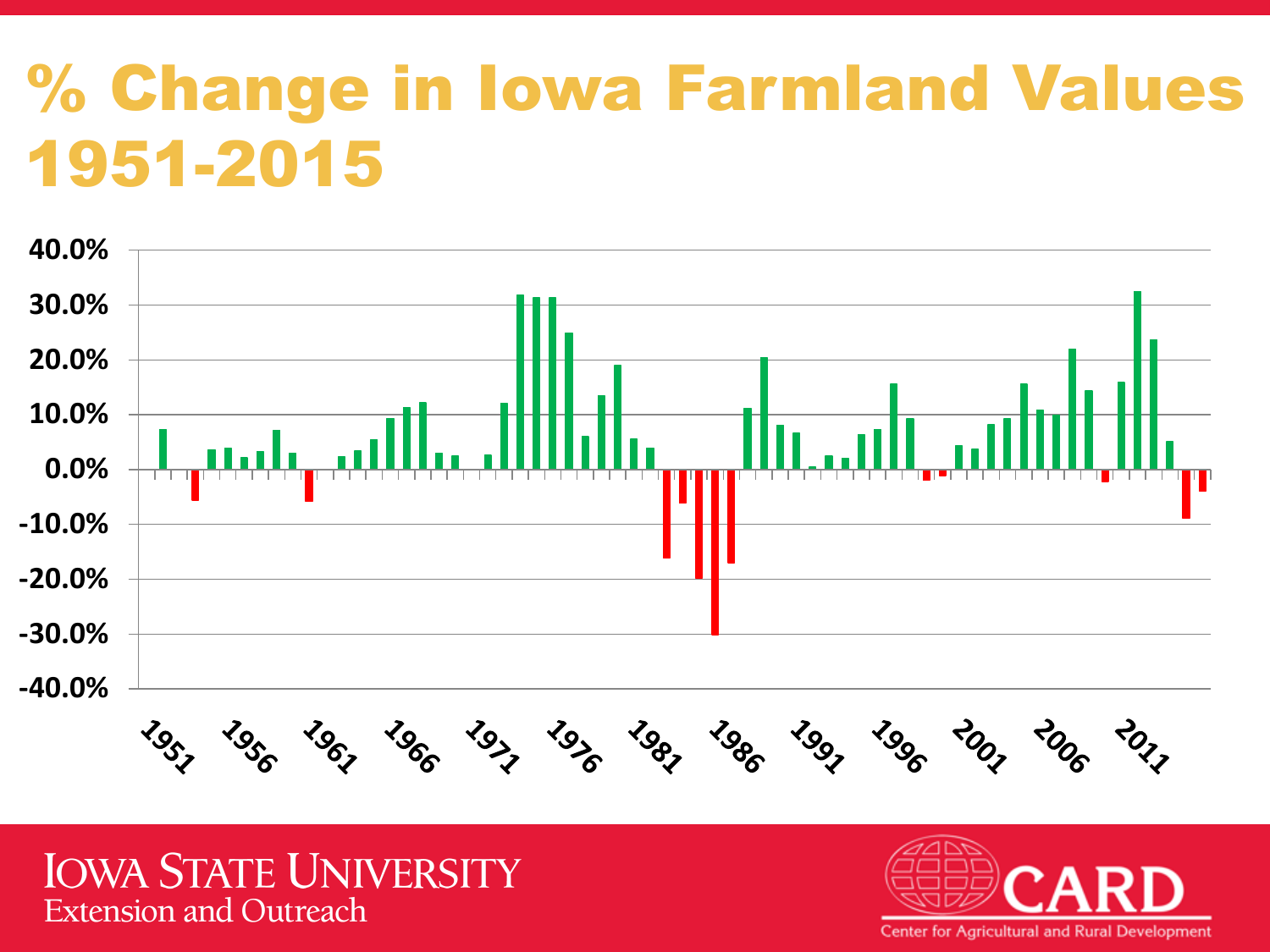### S&P 500 vs. Farmland Values: A Question of Timing



**IOWA STATE UNIVERSITY Extension and Outreach** 

Source: Mike Duffy Ag DM Newsletter June 2014

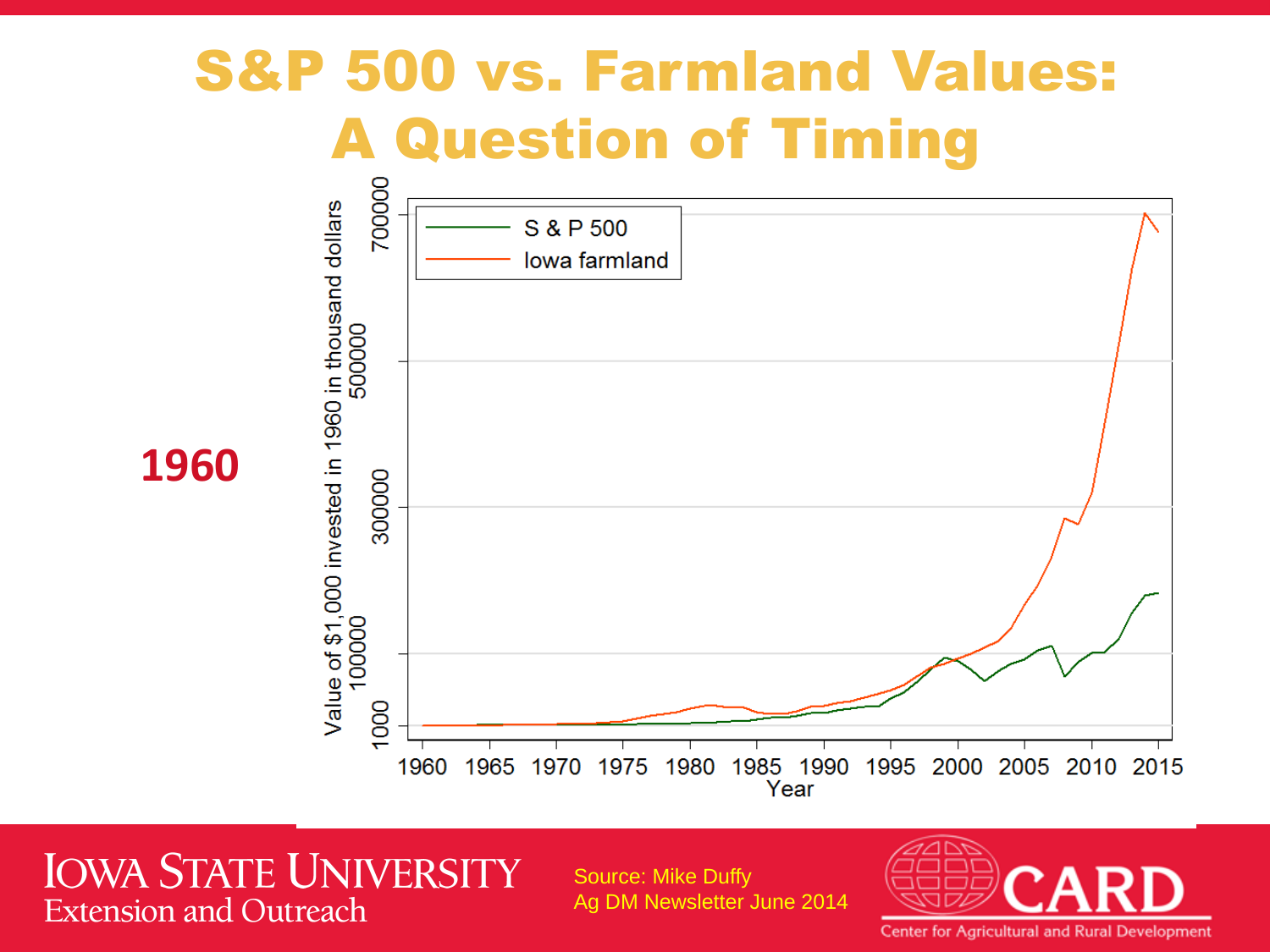### S&P 500 vs. Farmland Values: A Question of Timing



**IOWA STATE UNIVERSITY Extension and Outreach** 

Source: Zhang and Duffy Ag DM Newsletter April 2016

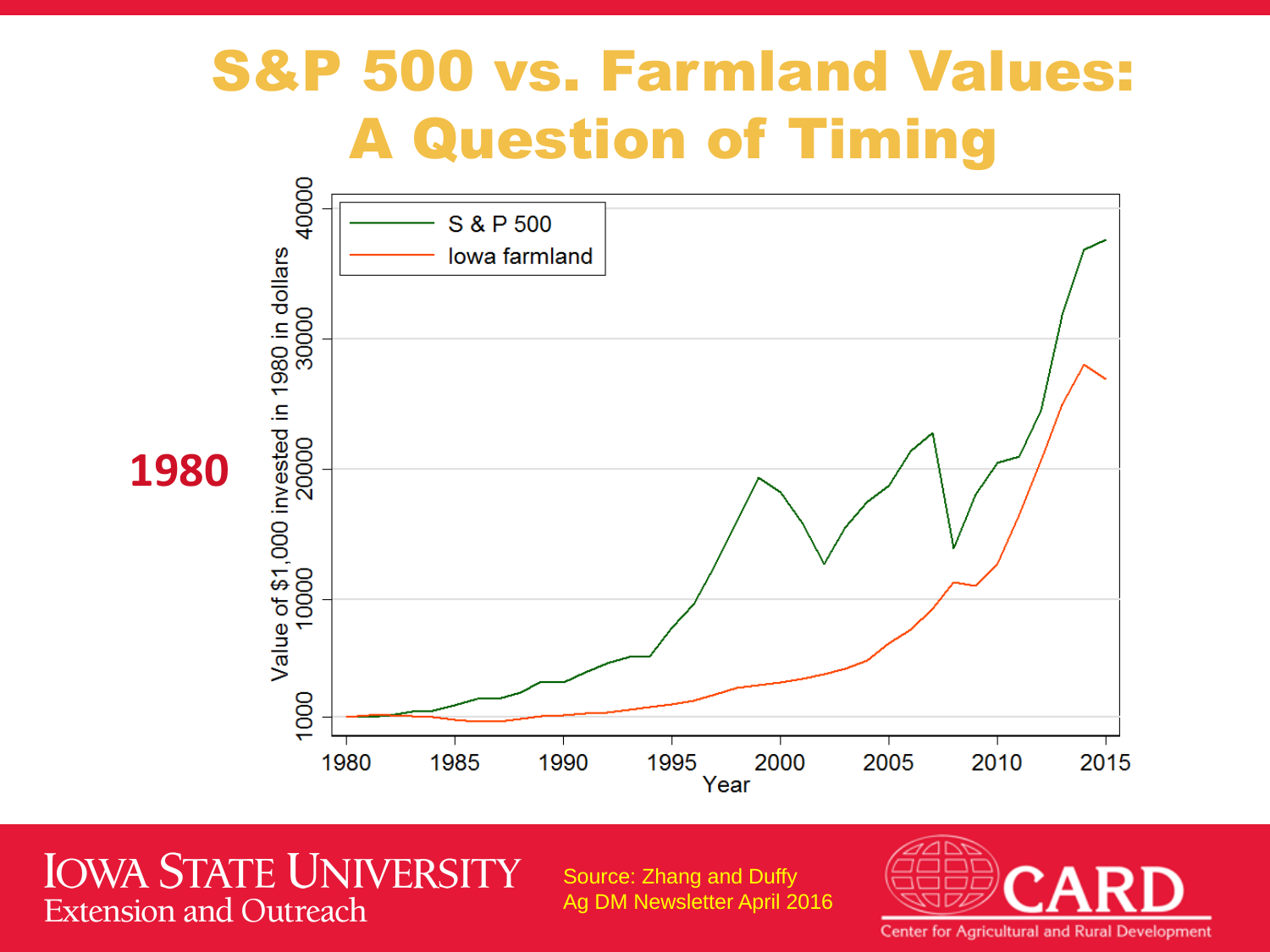### S&P 500 vs. Farmland Values: A Question of Timing 1950-2015



**IOWA STATE UNIVERSITY Extension and Outreach** 

Source: Zhang and Duffy Ag DM Newsletter April 2016

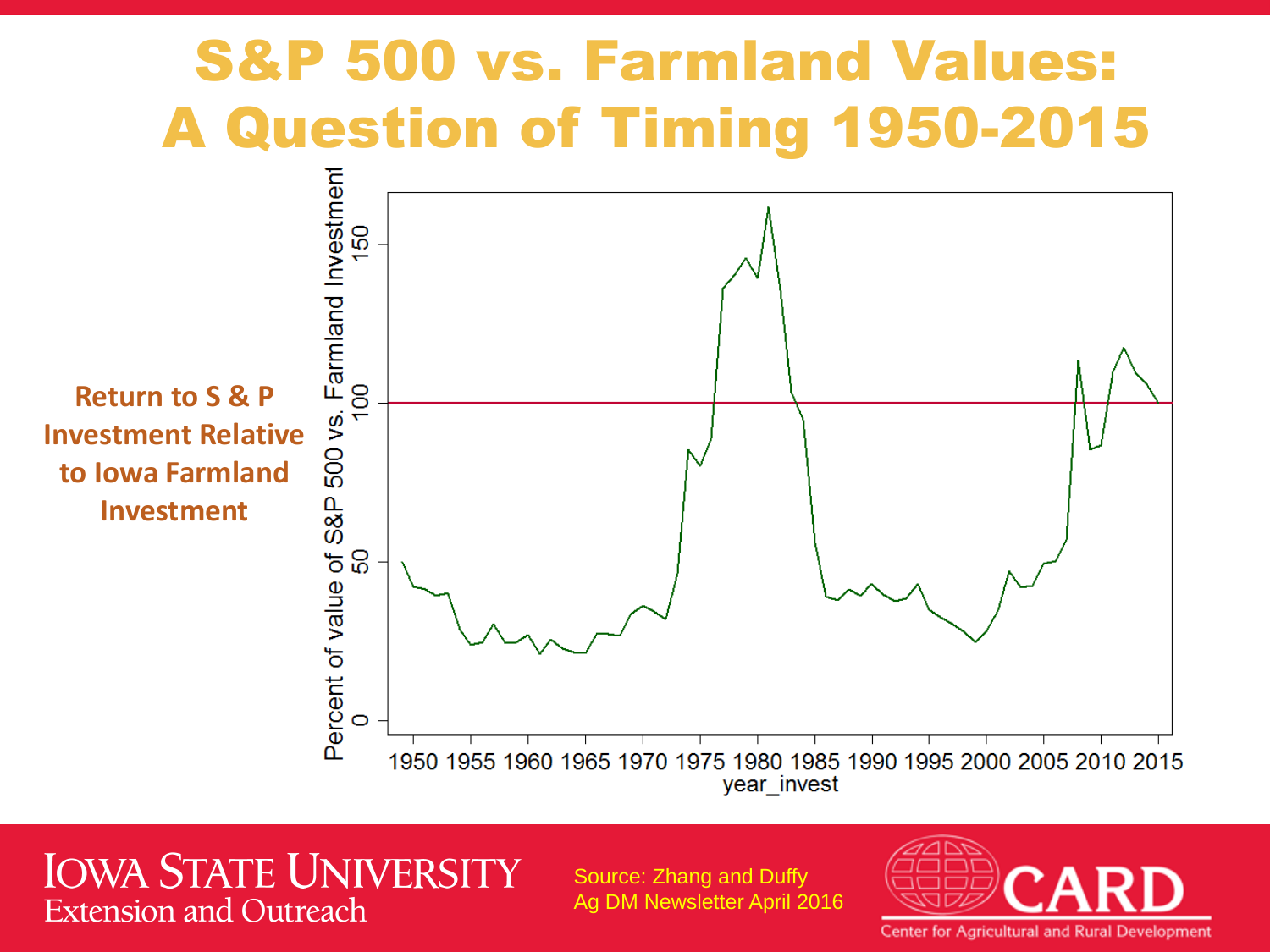Figure 4. Return to an investment in the S&P relative to an investment made in lowa farmland by year of investment and year of selling that investment



**S&P 500 vs.** 700 Farmland Values: A Question of Timing 1950-2015

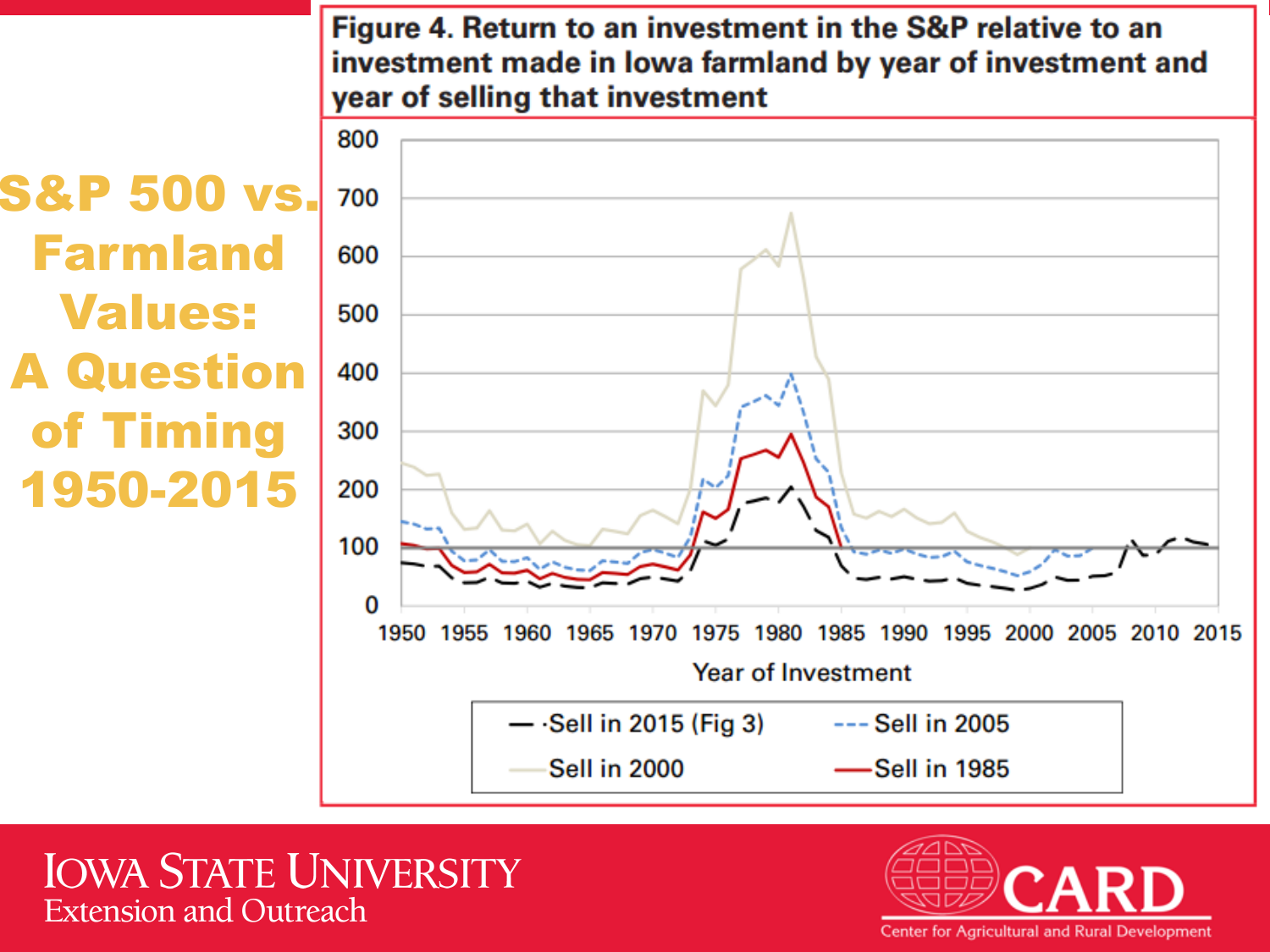### Farmers remain the dominant buyer of Iowa farmland 1986-2015



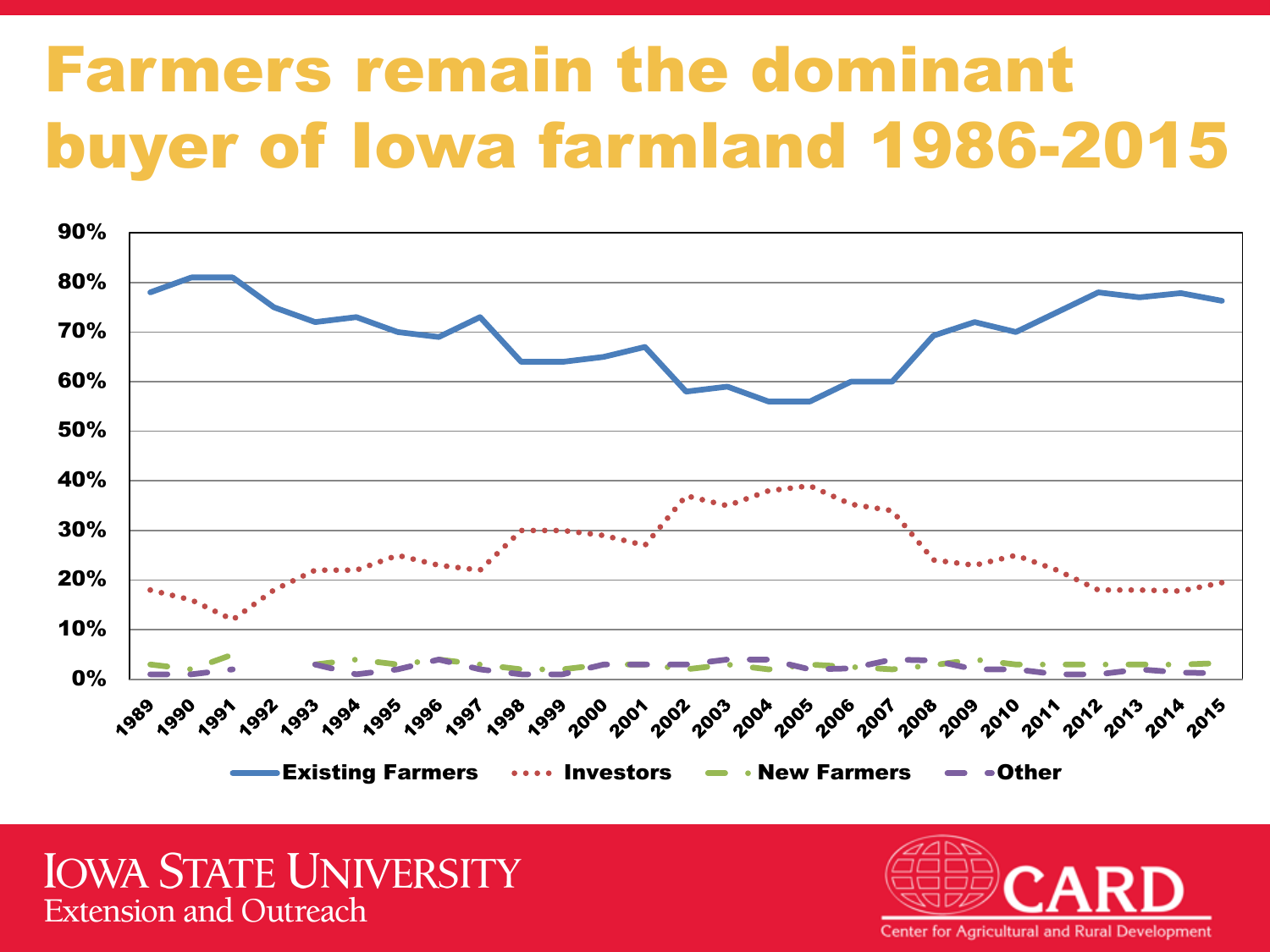## Iowa Landowners tend to hold the farmland

| <b>Years of ownership</b> | <b>% of lowa Farmland</b> |
|---------------------------|---------------------------|
| <b>Less than 10 years</b> | 24%                       |
| <b>10-20 Years</b>        | 21%                       |
| <b>20-30 Years</b>        | 19%                       |
| <b>30-40 Years</b>        | 15%                       |
| > 40 Years                | 20%                       |

IOWA STATE UNIVERSITY SOURCE: Ag DM PM1980 2012 Iowa Farmland **Extension and Outreach** 

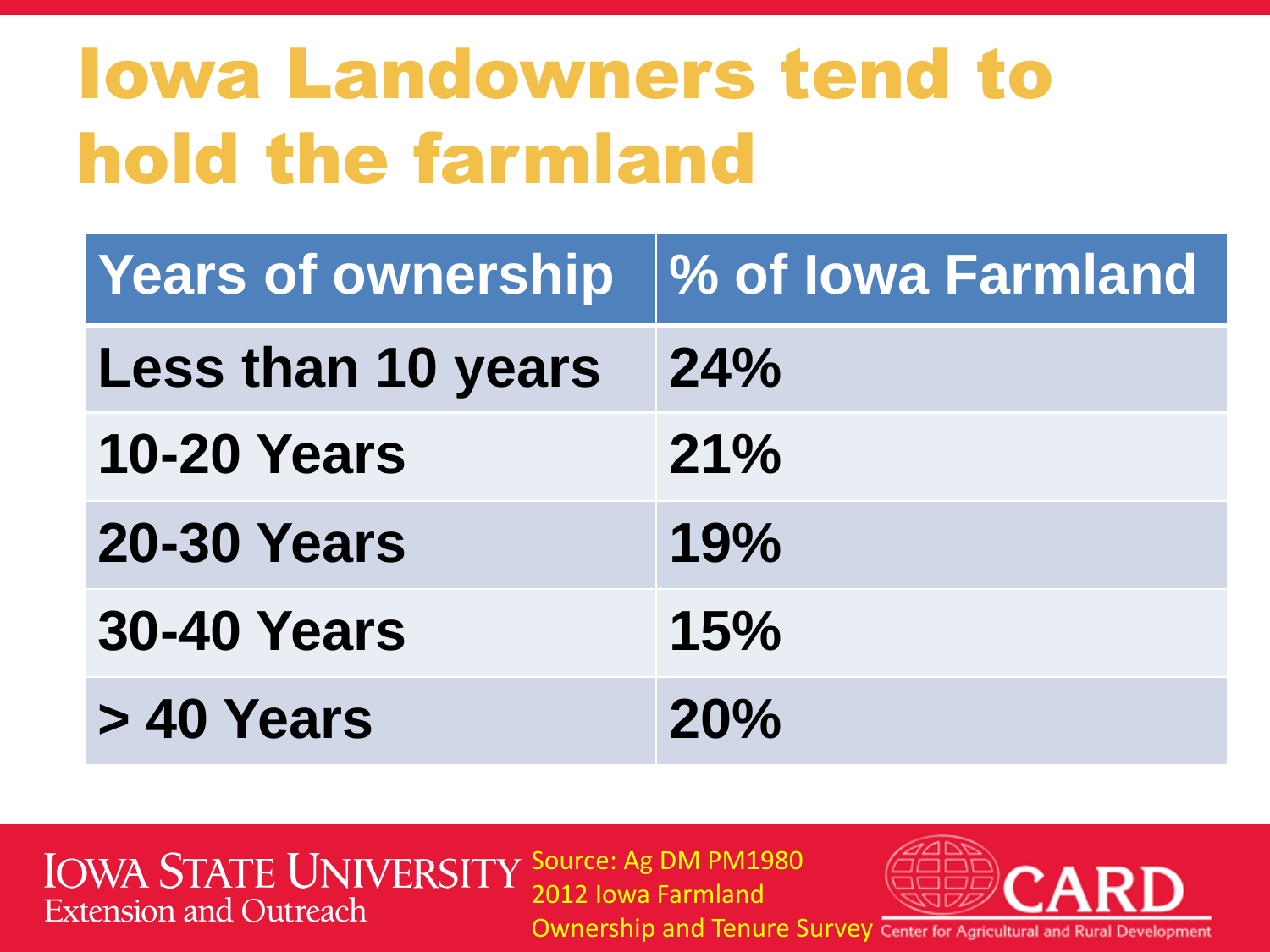## % of Iowa Farmland by Age and Life Stage of Owners



**< 25 25 - 34 35 - 44 45 - 54 55 - 64 65 - 74 > 74**

IOWA STATE UNIVERSITY SOURCE: Ag DM PM1980 **Extension and Outreach** 

2012 Iowa Farmland



Ownership and Tenure Survey Center for Agricultural and Rural Development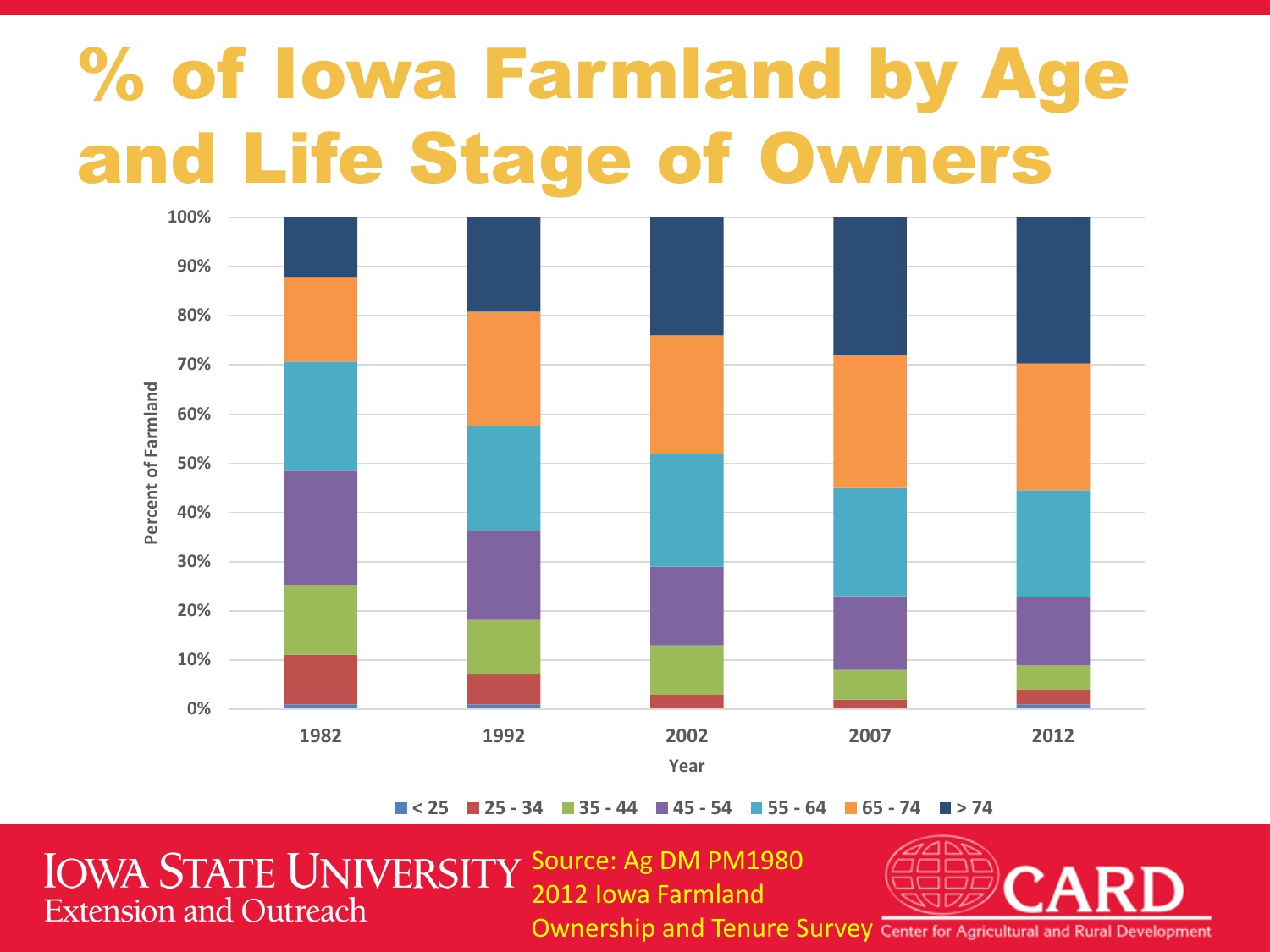#### % of Farmland Expected to Transfer in the Next Five Years, by Region, 2015



**IOWA STATE UNIVERSITY** Source: TOTAL 2014**Extension and Outreach**